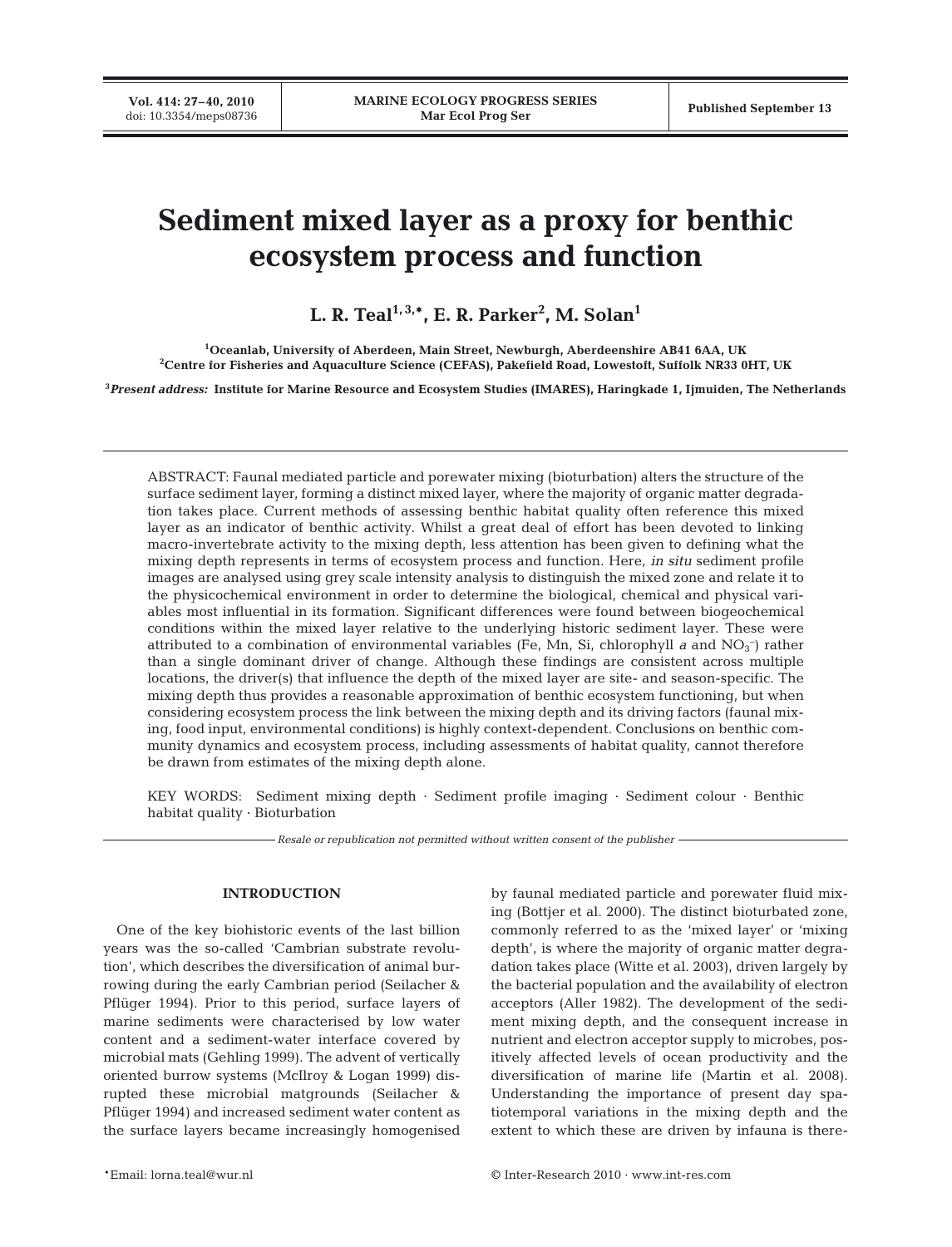fore essential if we are to fully understand the contributions that benthic communities make to global biogeochemical cycles.

A recent review estimates the mean mixing depth of the present day global ocean seafloor to be  $5.75 \pm$ 5.67 cm, equivalent to an estimated global volume of mixed sediment of  $\geq 20$  700 km<sup>3</sup> (Teal et al. 2008). The mixing depth, however, is highly variable at local (Carpenter et al. 1985), regional (Nilsson & Rosenberg 1997, Diaz 2004) and global scales (Teal et al. 2008), reflecting processes that operate at various spatial and temporal scales and the consequent mosaics of benthic community structure (Johnson 1972, Zajac 2001). Although it is widely accepted that biological communities influence the depth of the mixed layer (Pearson & Rosenberg 1978), it has been argued that the mixing depth can primarily reflect physical disturbance (e.g. in intertidal/estuarine areas, Dellapenna et al. 1998; in deep areas, Yingst & Aller 1982, Diaz 2004) and environmental factors (e.g. oxygen depletion, Nilsson & Rosenberg 1997; organic enrichment, Pearson & Rosenberg 1978, Valente et al. 1992), including the supply and availability of food, rather than the activity of benthic infauna per se (Boudreau 1998, Smith & Rabouille 2002). Whilst the relative contributions of these factors to the mixing depth have yet to be fully defined, the link between the extent of the mixing layer, major ecosystem processes and benthic biodiversity is usually tacitly accepted.

The sediment mixing depth is thus routinely used as a convenient proxy for benthic function (e.g. Solan et al. 2004) and habitat quality (Rhoads & Germano 1986, Valente et al. 1992, Nilsson & Rosenberg 1997, Rosenberg et al. 2004). Nevertheless, descriptions of the mixing depth remain vague (e.g. 'the depth over which biological mixing occurs', Guinasso & Shink 1975, p. 3033; 'an indicator of bioturbation', Solan et al. 2004, p. 1178), vary across scientific disciplines and tend to be dependent upon the objectives of the study (Teal et al. 2008). Differences in terminology and usage seem to be largely a function of methodology (e.g. modelling tracer profiles versus interpreting sediment profile images) rather than being based on explicit examinations of what is actually being measured (Rosenberg et al. 2001, Diaz & Trefry 2006, Teal et al. 2009). Furthermore, a clear definition of what delimits the upper and lower boundaries of the mixing zone is lacking: should the mixing depth encompass only the depth of the surface layer where the infauna is most abundant (i.e. where the distribution of tracers is homogenised, e.g. Dellapenna et al. 1998), or the maximum depth of mixing (= maximum tracer penetration, e.g. Smith & Rabouille 2002) to ensure that conveyor processing and/or extended deep galleries (e.g. by *Callianassa* spp., Suchanek 1983) are incorporated into the estimate?

Problems with definitions and terminology are further complicated owing to the inconsistency of methods used to determine mixing depth. Tracer-derived mixing depths, for instance, are tracer-dependent, as they vary with the timescale over which the tracer is integrating mixing events (Lecroart et al. 2007, Teal et al. 2008) and reflect the potential for particle selectivity (Wheatcroft 1992, Smith et al. 1993). Interpretations of the mixing depth from images are also problematic. Reflective (light coloured) sediment is assumed to delineate oxic layers of sediment; however, oxidised ferric iron, which gives sediment the red-brown colour (Fenchel 1969, Lyle 1983, Bull & Williamson 2001), can persist long after associated porewater has been depleted of dissolved oxygen (Revsbech et al. 1979). Colour is therefore more likely to be linked to iron redox conditions and oxidising environments rather than availability of free oxygen (Teal et al. 2009). Yet few studies have attempted to directly explain, or link, the colour (or a measure of image brightness/intensity) of the sediment profile with measures of oxygen or redox. Where attempts have been made (Rosenberg et al. 2001, Diaz & Trefry 2006), low sample numbers have meant that interpretation of image derived mixing depths is limited and somewhat vague. The link between sediment colour, sediment redox conditions and infaunal activity nevertheless remains intuitive and has been demonstrated qualitatively (e.g. Rhoads & Germano 1986).

Recent marine policy (e.g. Marine Bill, UK; Water Framework Directive, EU; Clean Water Act, USA) has emphasised the need to protect specific habitats or species. Although widely accepted, the necessary tools for evaluating benthic habitat quality (e.g. Rosenberg et al. 2004) are based on phenomenological paradigms of ecological succession and a qualitative understanding of how organism-sediment relations alter the status of the habitat (for review, see Diaz et al. 2004). Current methods of assessing and summarising habitat quality routinely reference macro-invertebrate activity (bioturbation) and/or directly assess the mixing depth. The relative importance of these components for habitat quality, however, relies on limited experimentation or correlative field sampling (Snelgrove & Butman 1994).

Given the importance, tractability and convenience of the mixing depth as a means of evaluating habitat quality, influencing management decisions and informing future conservation strategy, this *in situ* study was performed to (1) investigate what the image derived mixing depth represents in terms of sediment chemistry and physical properties and, thus, whether higher reflective sediment differs distinctly from lower reflectance sediment in terms of its contribution to benthic function, and (2) determine which biological and environmental parameters influence the depth of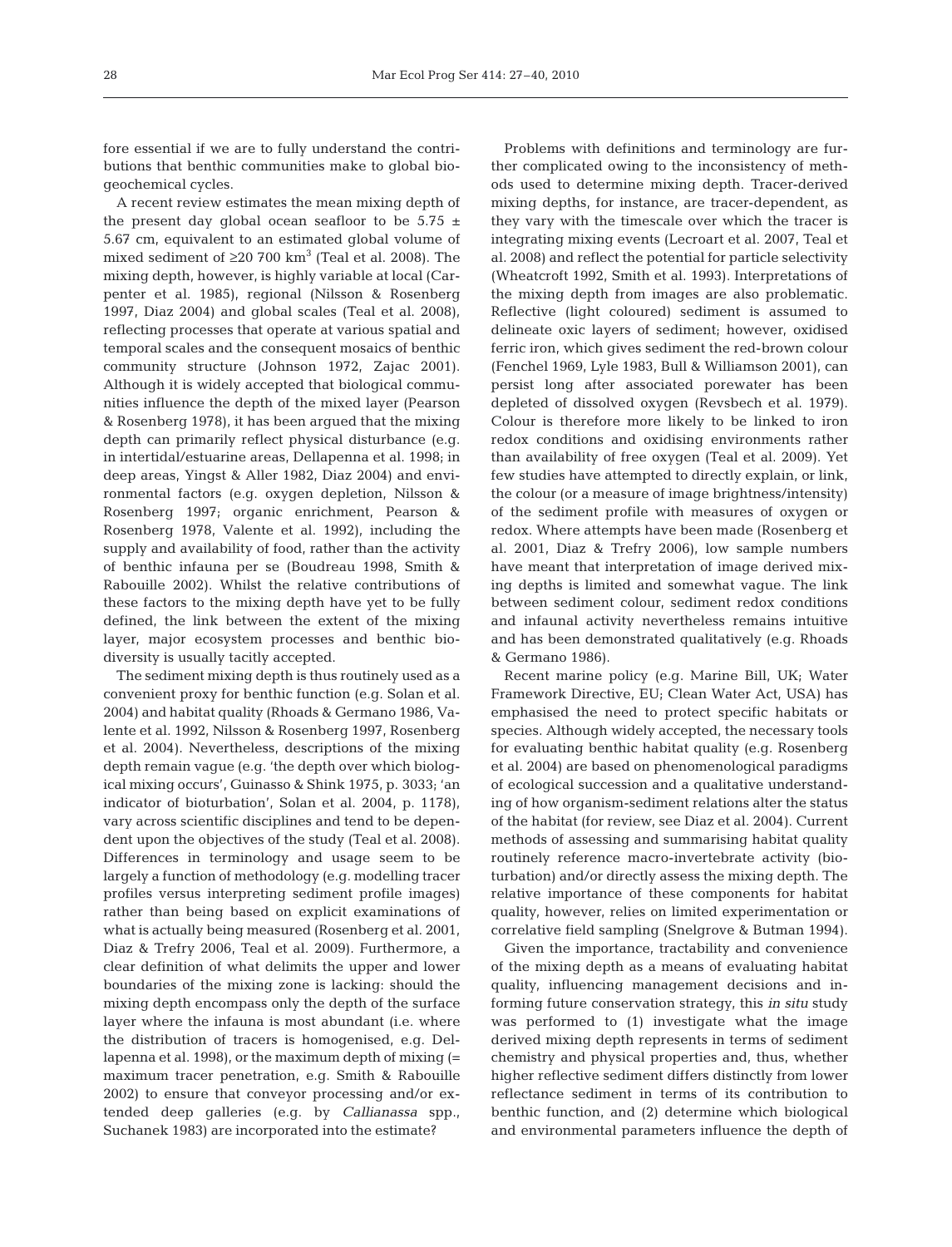the step-change in grey scale intensity in the sediment profile. Results of the study are discussed in relation to the validity of using the image derived mixing depth as a proxy for benthic process and function, with particular reference to assessments of biogeochemical cycling and benthic habitat quality.

## **MATERIALS AND METHODS**

**Sample collection and study sites.** The interpretation of mixing depths determined from vertical changes in the sediment profile requires information on what such changes represent in terms of sediment geochemistry (objective 1) as well as an understanding of what biological and physicochemical factors influence any step-change in the apparent structure of the sediment profile (objective 2). For objective 1, 7 stations (6 stations and the Oyster Gound central station) were sampled at random within a 500 m bullring at the Oyster Ground (54.41° N, 4.04° E) in the North Sea (Fig. 1) during February 2007, and a full suite of sediment parameters was measured alongside sediment colour. For objective 2, it was necessary to obtain some variability in mixing depths as well as in the biological and environmental parameters potentially influencing it. Therefore, sampling was carried out during 5 separate months (February, April, May, September and October) and at 2 sites, the Oyster Ground (central station) and the North Dogger (55.68° N, 2.28° E, Fig. 1). The temporal samples ensured that the full seasonal variability associated with the winter, and with preand post-spring and autumn bloom periods, was captured and the 2 stations allowed for an examination of the consistency of results between 2 different regions.

For all sampling stations and each sampling month, sediment cores were collected using a NIOZ corer  $(\emptyset =$ 30 cm). Macrofauna were identified from the returns of 4 intact NIOZ cores (sieved on a 1 mm mesh) taken from within a 50 m radius around the station. Fauna were stored in a 4% formaldehyde/seawater solution and, with the exception of the polychaetes (family), were identified to species level. Total biomass (blotted wet weight) per species and sample was determined in the laboratory. Fragments of organisms were identified and weighed at family level, but no counts were made.

Replicate subsample cores ( $\varnothing$  = 5.5 cm) were taken from further consecutive NIOZ cores to avoid pseudoreplication and analysed for sediment particle size  $(n = 4)$ , porosity  $(n = 3)$ , organic carbon (OC) content  $(n = 3)$  and chl *a*  $(n = 3)$ . Replicate subsample cores  $(\emptyset =$ 10 cm) were taken for determination of oxygen profiles  $(n = 3,$  at stations for objective 2 only), and porewater nutrient profiles (NH<sub>4</sub>-N, NO<sub>3</sub>-N, PO<sub>4</sub>-P, D-Si) were obtained on replicate intact NIOZ cores  $(n = 3)$ . Cores for particle size analysis (PSA), porosity, OC content, chl *a* and phaeophytin were sliced at 0.5 cm (top 1 cm) and 1 cm (1 to 10 cm depth) intervals and stored at –20°C



Fig. 1. Location of the Oyster Ground central station and North Dogger. Inset shows the locations of the 6 stations (closed circles) used for characterising the mixing depth, in addition to the central station at the Oyster Ground (cross). Lines indicate isobaths of given depths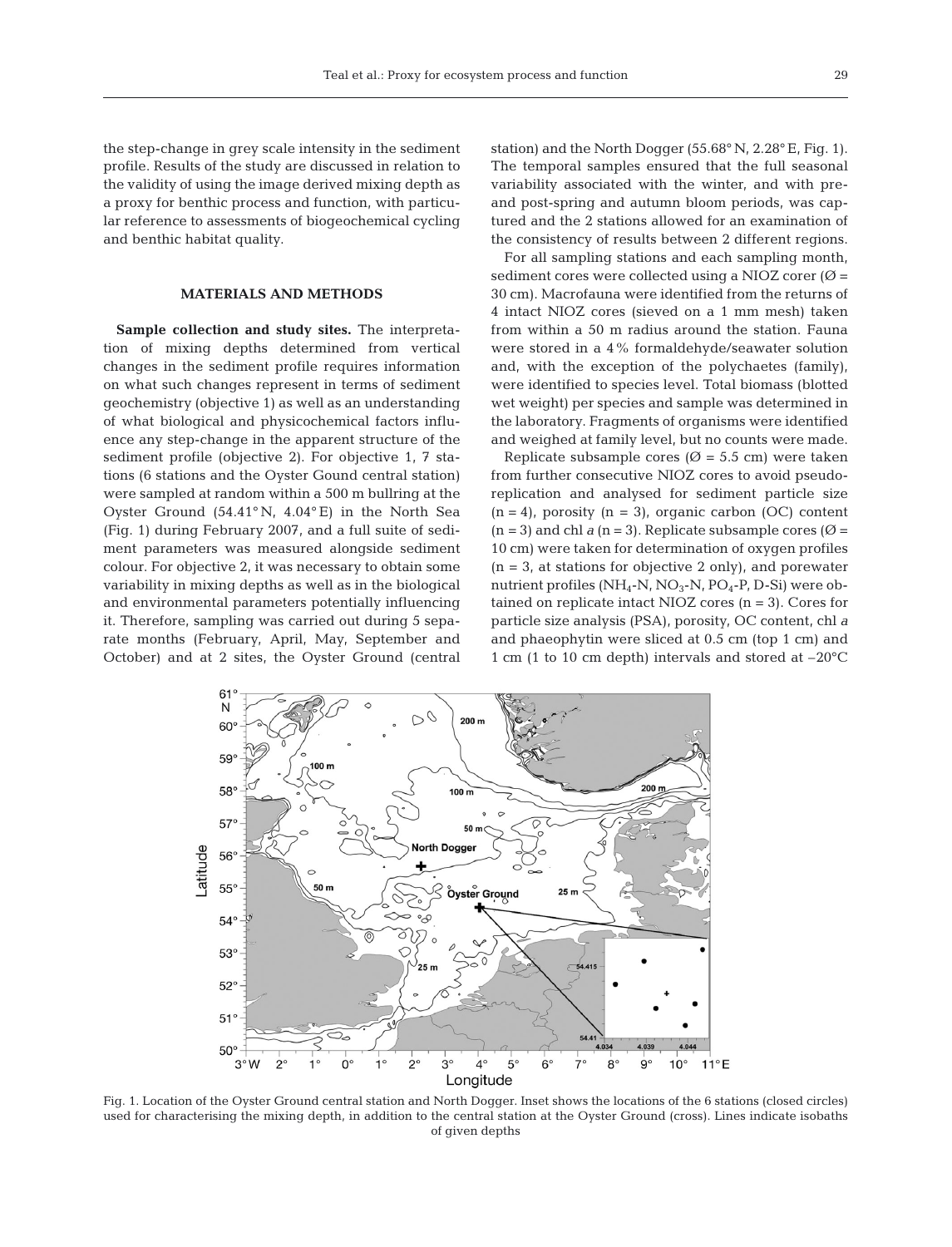prior to analysis. Sediment pigment content and oxygen profiling (using polarographic oxygen microelectrodes, outer tip  $\varnothing$  = 100 µm) were processed immediately to avoid sample degradation. The porewater nutrient samples were filtered through a 0.2 µm filter (Sartorius) prior to preservation with  $HqCl<sub>2</sub>$  (Fisher Scientific) using the methodology described by Sivyer (1999).

During the February sampling campaign, at each of the 7 Oyster Ground stations, 2 constrained DET (diffusive equilibration in thin films; Davison et al. 2000, Fones et al. 2001) gel probes (DGT Research, total length = 15 cm, divided into 75 compartments of  $0.1 \times$  $0.1 \times 1.8$  cm = 0.018 cm<sup>3</sup>) were inserted into subsample cores ( $\varnothing$  = 10 cm) to obtain high spatial resolution (2 mm) porewater Fe and Mn profiles. To avoid overestimation of Fe concentrations and minimise the effect of air exposure (Davison et al. 1994), all probes were held in a container of artificial seawater containing Chelex 100 and fully deoxygenated for 24 h using trace metal free, filtered nitrogen gas before immediately being inserted into each core.

To keep the ambient temperature constant and within 1.5°C of *in situ* temperatures, cores were maintained in aerated containers containing seawater obtained from 5 m off the seabed. The DET probes were left within each core to equilibrate for  $11 \pm 1$  h. Concentrations (ppb) of the DET gel solutions,  $C_{\text{ICP-MS}}$ were measured using Inductively Coupled Plasma-Mass Spectrometry (ICP-MS) and used to calculate the metal concentrations  $C_q$  of each gel slice:

$$
C_{\rm g} = C_{\rm ICP-MS} \left( \left( \frac{V}{v} \right) \times 10 \right)
$$

where *V* is the extractant volume (ml), *v* is the volume of gel (ml) and 10 is the dilution factor. Porewater concentrations,  $C_{PW}$  ( $\mu$ M), are further calculated using:

$$
C_{\mathrm{PW}}=C_{\mathrm{g}}\times x
$$

where *x* is the atomic mass of the element in question (Davison et al. 1994, Davison et al. 2000, Fones et al. 2001).

Although the gel slices were available at 2 mm resolution, only every 5th gel slice was analysed for each DET probe to obtain profiles at 1 cm resolution, which matched the maximum resolution available for other variables.

**Determination of mixed depth.** A sediment profile imaging (SPI) camera (for general principles, see Rhoads & Cande 1971) was used to obtain *in situ* images  $(15 \times 21.5 \text{ cm} = 322.50 \text{ cm}^2)$  of the sediment profile. The imaging module is based around a Nikon D100 camera  $(2000 \times 3000 \text{ pixels} = 6 \text{ mega pixels}$ , effective resolution =  $75 \times 75$  µm per pixel), set to an exposure of 1/60 and a film speed equivalent to ISO 400. Because colour is represented as a 3-dimensional number (red, green and blue [RGB] intensity), all images were converted to grey scale. During image analysis, each pixel within an RGB layer is converted into an 8-bit grey scale (i.e. 256 shades) and averaged with equal weighting to provide a pixel specific grey scale intensity value.

For images obtained in February 2007 at the Oyster Ground (objective 1), the mean grey scale intensity  $(n = 2000)$  across each depth (pixel) horizon was determined from replicate images  $(n = 3)$ . The sedimentwater interface was manually traced on each image using the segmented line tool to define the upper limit of the region of interest. All pixel columns were then vertically realigned in relation to the segmented line to flatten the sediment-water interface. Grey scale intensity values of each pixel across each pixel horizon were summed and the mean grey scale intensity calculated for each pixel row. The grey scale profiles were then aggregated, using average grey scale values, to match the same resolution as the sediment chemistry profiles, i.e. 0.5 cm slices in the uppermost centimeter of the sediment and 1 cm slices from 1 to 10 cm.

For the SPI time-series (objective 2) taken at the central station of the Oyster Ground (cross in inset of Fig. 1;  $n = 3$  images  $\times$  5 time points) and the North Dogger station ( $n = 3$  images  $\times$  5 time points), the stepchange in image intensity (reflecting a visual transition from brown to olive green/black) was delineated using standard threshold analysis of 8-bit (greyscale) tagged image file format (TIFF) images. The upper limit of the region of interest was delineated by the sedimentwater interface, whilst the lower limit of the region of interest was determined by using the most appropriate threshold level that distinguished the oxidised sediment (higher reflectance) from the underlying reduced sediment (lower reflectance). The depth recognised by the step-change in grey scale intensity, hereinafter referred to as the mixing depth derived from image analysis  $(MD<sub>I</sub>)$ , is defined as the mean vertical distance of the sediment area that has grey scale intensities above this user-defined threshold value. The  $MD<sub>I</sub>$  was determined from 10 images for each station and each time-point. Sediment underlying the  $MD<sub>I</sub>$  is hereinafter referred to as the underlying historic layer (UHL). All image analysis was performed using a custom-made, semi-automated macro (modified from Solan et al. 2004) within ImageJ (ver 1.38), a Javabased public domain program developed at the US National Institutes of Health (available at http:// rsb.info.nih.gov/ij/index.html).

**Statistical analysis.** Non-metric multidimensional scaling (nMDS, Shepard 1962) was used for a visual investigation of the differences in chemical composition and physical properties between the  $MD<sub>I</sub>$  and the UHL (objective 1) during February at the Oyster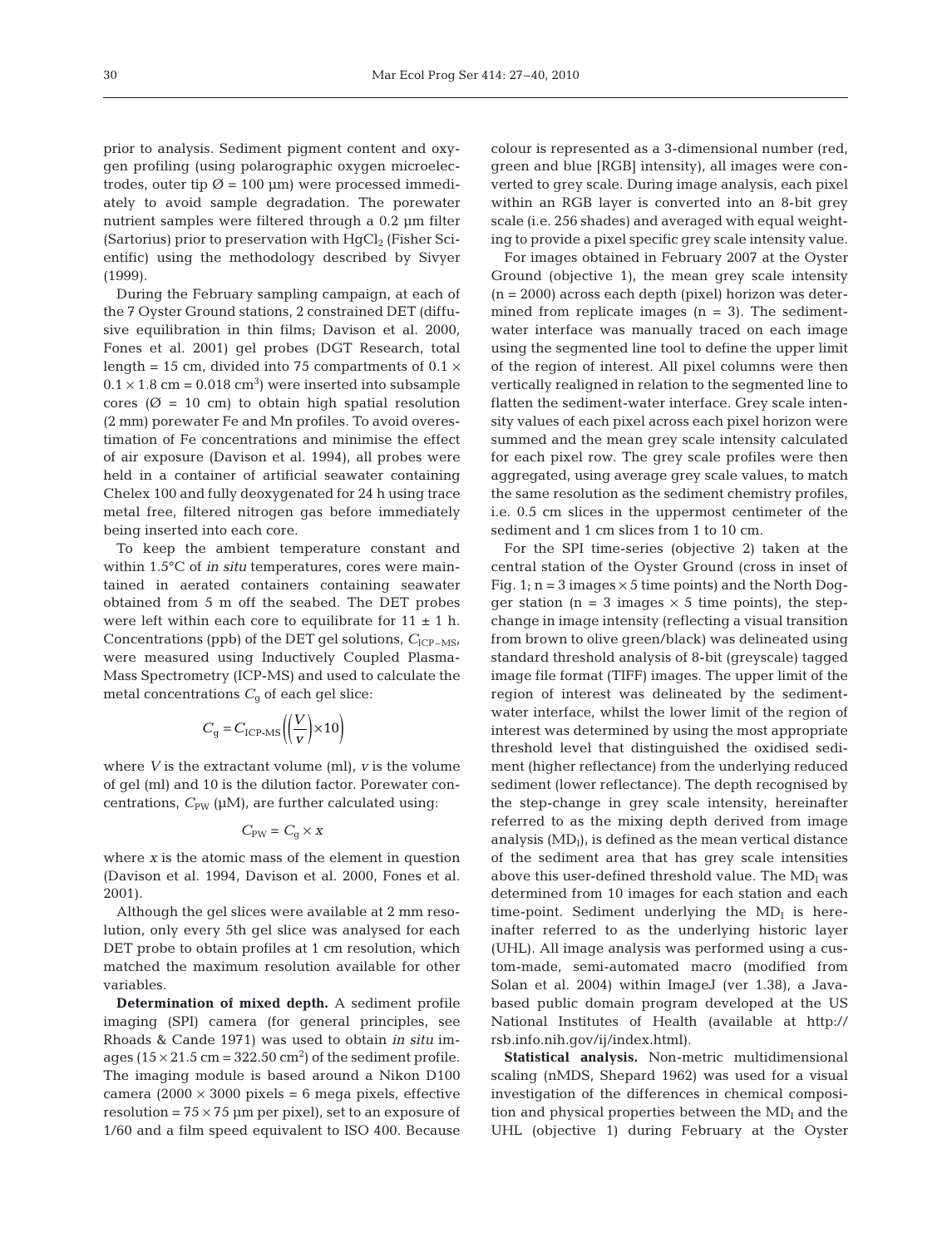Ground. For each station (Oyster Ground site, 1 central station + 6 peripheral stations, see Fig. 1), mean profiles were obtained for image grey scale (n = 3), chl *a* (mg  $m^{-2}$ , n = 3), carbon (g  $m^{-3}$ , n = 3) and porewater Fe and Mn concentration profiles  $(\mu M, n = 2)$ , as well as unreplicated  $(n = 1)$  profiles for porosity, porewater nutrient profiles ( $\mu$ M l<sup>-1</sup>, NH<sub>4</sub>-N, NO<sub>3</sub>-N, PO<sub>4</sub>-P, D-Si, n = 1 in all cases), and particulate adsorbed (ads) nutrients ( $\mu$ M l<sup>-1</sup>, NH<sub>4-ads</sub>, D-Si<sub>ads</sub>, n = 1 in both cases). All profiles were sliced/extracted at 1 cm resolution (from 0 to 10 cm depth), giving a total of 70 observations.

The dissimilarity matrix, on which nMDS is based, was calculated between all explanatory variables (i.e. chl *a*, total carbon, Fe, Mn, porosity, porewater nutrient profiles and particulate adsorbed nutrients) using Gower's symmetrical dissimilarity coefficient (Gower 1971). Gower's coefficient is used for quantitative data and is preferential for chemical and environmental data, as it treats zeros and non-zeros in the same way, as well as centering data on the basis of the range of each variable, thus being appropriate for dimensionally unequal data (i.e. different units, Legendre & Legendre 1998). The nMDS was performed on the resulting matrix, and the appropriate dimensionality (i.e. the 'best' number of dimensions required to visualise groupings without over-modelling the data) was determined where the decrease in stress values (measure of goodness-of-fit of the regression of distance in the nMDS on dissimilarity) remained small with increasing dimensionality (Legendre & Legendre 1998). An nMDS with a stress value of <5% is considered to 'give excellent representation with no prospect of misinterpretation' (Clarke & Warwick 2001, Chapter 5, p. 6). Grey scale intensity and sediment depth were not included in the dissimilarity matrix, as our primary focus was the clustering of data based on geochemical composition. However, to facilitate exploration of any potential relationship between geochemical composition and sediment depth and/or grey scale intensity, the resulting nMDS visualisation incorporates these variables. The significance of the dissimilarity between the groups of observations from within the  $MD<sub>I</sub>$  and those within UHL was assessed using analysis of similarities (ANOSIM) (Clarke & Warwick 1993).

In order to determine which variables influence the depth of the  $MD<sub>I</sub>$  (objective 2), the same statistical approach was used on the monthly data for chl *a*, faunal abundance and biomass, total carbon, porosity and oxygen penetration depth obtained from the central station of the Oyster Ground and the North Dogger station. In all cases a mean  $(n = 3)$  value per season and per site was used. As 10 SPI images had been taken at each station, the 3 with the deepest penetration (thus the most extensive grey scale profiles) were selected for analysis. To test for any significant differences in  $MD<sub>I</sub>$  during pre- and post-spring and autumn phytoplankton bloom conditions at both stations, Mann-Whitney *U*-Tests (2-tailed) were applied to all images where a reliable  $MD<sub>I</sub>$  was quantified (i.e. poor quality images were omitted where, for example, penetration was too shallow to see a step-change in image intensity within the available profile).

All analyses were performed using the 'vegan' (Oksanen et al. 2008) and 'MASS' (Venables & Ripley 2002) packages in the 'R' statistical and programming environment (R Development Core Team 2008).

#### **RESULTS**

### **Sediment grey scale**

Absolute values of the variables at each of the 7 stations at the Oyster Ground in February 2007 differed between stations (see Fig. S1, panels a–n, in the supplement at [www.int-res.com/articles/suppl/m414p027\\_](http://www.int-res.com/articles/suppl/m414p027_supp.pdf) [supp.pdf\),](http://www.int-res.com/articles/suppl/m414p027_supp.pdf) but an overall mean trend with depth was still detectable for each variable (Fig. 2). Mean trends showed either a decrease with depth (grey scale, chl *a*, carbon, porosity, total oxidised nitrogen (toxN),  $NO<sub>3</sub>-N$ ), an increase with depth (Fe, Mn,  $NO<sub>2</sub>$ -N, NH<sub>4</sub>-N, D-Si) or no well-defined pattern  $(PO_4-P)$ . NH<sub>4-ads</sub> and D-Si<sub>ads</sub> also lacked a well-defined pattern but showed larger errors around the mean, which were due to higher values observed at Stns 5 ( $NH_{4-ads}$ ) and 4 (D- $Si_{ads}$ ) relative to those of the remaining stations (see Fig. S1 panels l and m, respectively, in the supplement).

The nMDS reveals a separation between observations taken from within the  $MD<sub>I</sub>$  (left) and those taken from within the UHL (right; Fig. 3a). The 5 points separated from the main cluster with lower values along the second nMDS coordinate *(x*-axis) were linked to higher chl *a* and NH<sub>4-ads</sub> values measured at Stn 5 (see Fig. S1, panels e and l respectively). The separation of the 2 layers along the first nMDS coordinate is consistent with an increase in depth (Fig. 3b) and a decrease in grey scale intensity (Fig. 3c), where higher values denote higher reflectance (lighter) sediment and lower values denote underlying lower reflectance (darker) sediment. This pattern is maintained across stations such that the  $MD<sub>I</sub>$  can be separated from the UHL on the basis of the variables measured. The step-change in grey scale intensity is thus consistent with a stepchange in the geochemical composition of the 2 sediment layers. The visual difference evident between the  $MD<sub>I</sub>$  and the UHL (Fig. 3) is confirmed as statistically significant (ANOSIM:  $R = 0.229$ ,  $p = 0002$ ).

Although an  $MD_{I}$ -UHL boundary is clearly visible, defining the environmental variables that drive this separation is difficult because of the numerous inter-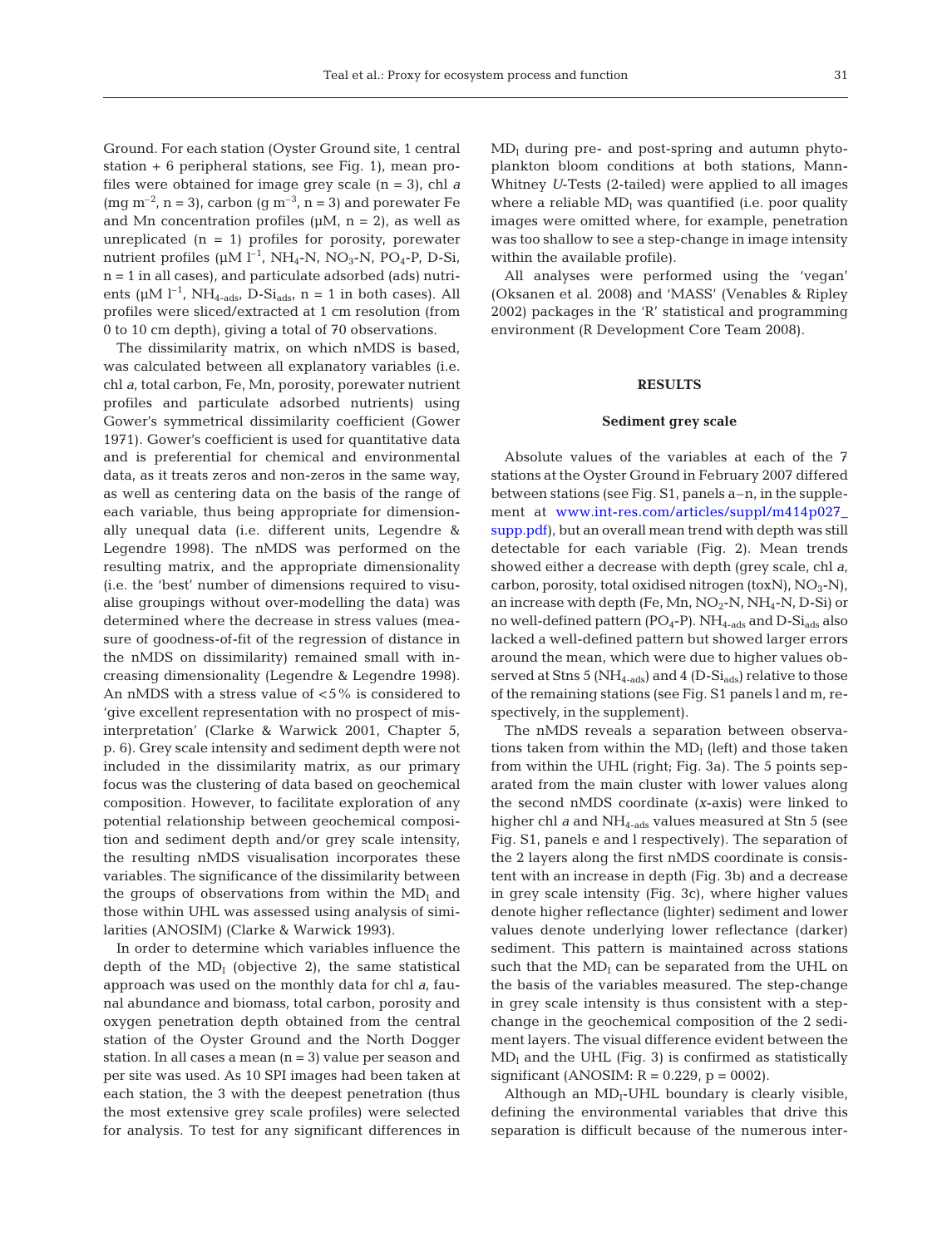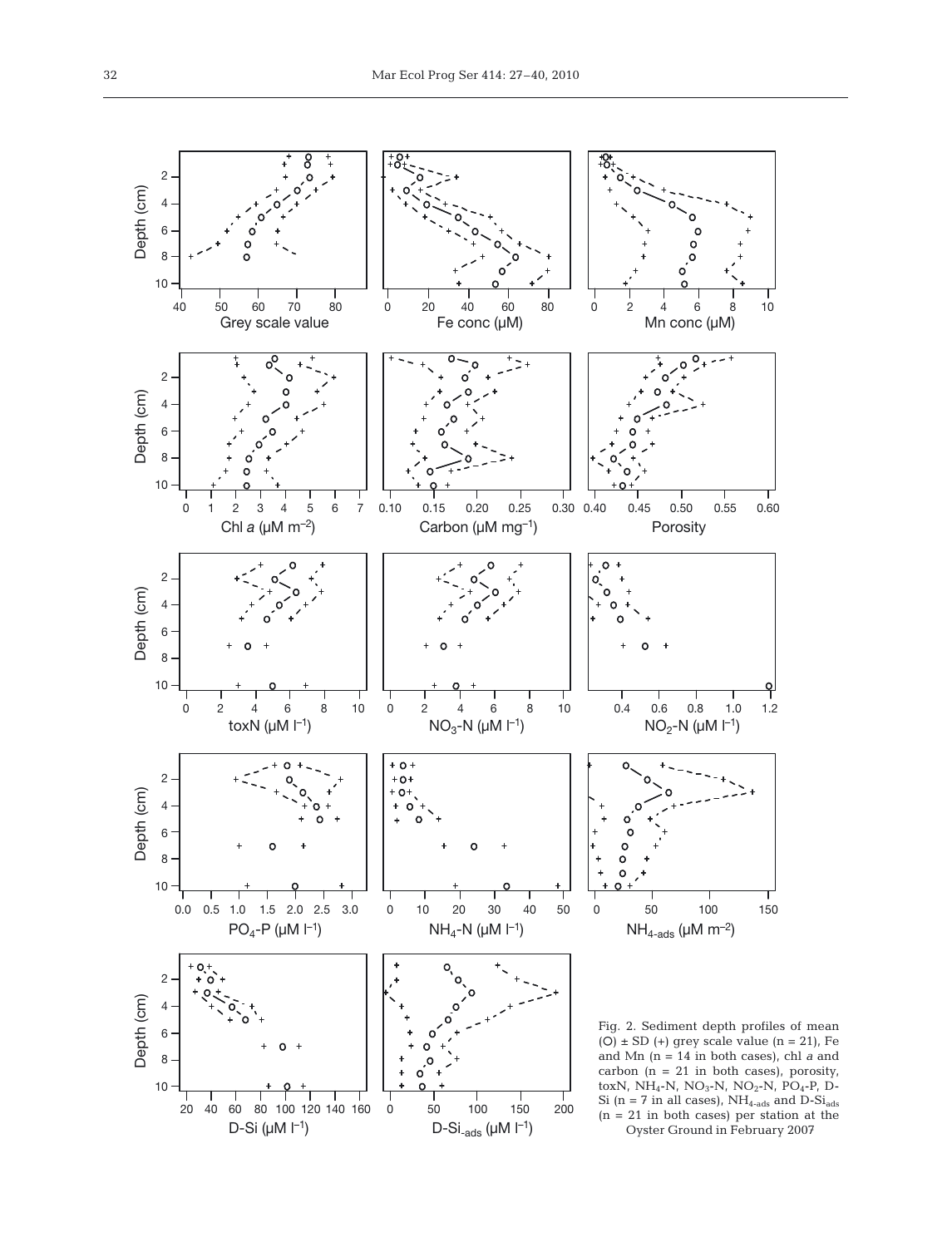



Fig. 3. nMDS ordination on chl *a*, total carbon, Fe, Mn, porosity, porewater nutrient profiles and particulate adsorbed nutrients showing (a) associated observations taken from within the mixing depth  $(+)$  and those from the underlying historic sediment  $(\Delta)$ for the Oyster Ground in February 2007. Distance between points (i.e. between +s and  $\Delta s$ ) corresponds to (dis)similarity between chemical and/or physical compositions of the observations. Scatterplots visualise the influence of (b) depth and (c) grey scale on the separation of observations along the first nMDS coordinate

actions between variables and with depth. It is evident that the separation of observations in the nMDS is due to a combination of variables rather than a single dominant variable (Fig. 4). The more prominent drivers behind the separation of observations along nMDS coordinate 1 are Fe, Mn and D-Si, which show a positive relationship (Fig. 4) and therefore also a positive relationship with sediment depth and a negative relationship with grey scale intensity values. Although the relationship is less pronounced than for Fe, Mn and D-Si, chl *a* and  $NO<sub>3</sub>$ -N show a negative relationship with nMDS coordinate 1 and therefore a positive relationship with grey scale values. The relatively higher values of chl *a* measured at Stn 5 are responsible for the separation of 5 of the observations to the right of the plot (Fig. 4). Whilst some relationships may be discernible in other variables, the variability increases considerably (Carbon,  $NO<sub>2</sub>-N, D-Si<sub>ads</sub>$ , the site of step-change in concentrations does not occur at the MD<sub>I</sub>-UHL boundary (NH<sub>4</sub>-N), and/or the separation of the 2 sediment layers is less pronounced with more overlap (porosity). Others  $(PO_4-P)$ show no relationship at all (Fig. 4).

Thus, the step-change in image intensity (retrieved by grey scale level thresholding) observed in SPI images most likely separates low concentrations of Fe, Mn and D-Si and high chl  $a$  and  $NO<sub>3</sub>$ -N within the  $MD_{I}$ , from high concentrations of Fe, Mn and D-Si and low chl  $a$  and  $NO_3$ -N within the UHL.

### Depth of the  $MD<sub>I</sub>$

The depth of the  $MD<sub>I</sub>$  differs considerably between sites (Fig. 1), as well as across sampling months (Fig. 5). Although the  $MD<sub>I</sub>$  varies greatly at the Oyster Ground (coefficient of variation =  $58\%$ ), the mean ( $\pm$  $SD$ ) MD<sub>1</sub>s gradually increase across the course of the year, ranging from  $2.23 \pm 0.64$  cm  $(n = 8)$  in February to  $6.45 \pm 2.27$  cm (n = 9) in October. At the North Dogger, however, the  $MD<sub>l</sub>$ s are less variable (coefficient of variation  $= 28\%$ ) and show no distinct increasing trend over the year. Monthly mean  $MD<sub>1</sub>s$  ( $\pm$  SD) at the North Dogger range from  $1.60 \pm 0.32$  cm (n = 10) in April to  $2.45 \pm 0.63$  cm (n = 10) in May. MD<sub>I</sub>s measured in prephytoplankton bloom conditions (April and September) are at least marginally shallower than MD<sub>I</sub>s measured during post phytoplankton blooms (May and October) at both sites (Mann-Whitney *U*-tests, Fig. 5), suggesting that food availability might be an important contributory factor in directly or indirectly determining the depth of the  $MD<sub>I</sub>$ .

Prevailing environmental conditions differ distinctly between the Oyster Ground and North Dogger (compare left and right cluster, Fig. 6). At the Oyster Ground, 3 clusters (April/May, September/October, and February; Fig. 6a) are clearly delineated, whilst at the North Dogger only 2 clusters (April/May, September/October/February; Fig. 6a) that broadly distinguish seasonal effects form. These groupings do not, however, correspond to either deeper or shallower  $MD<sub>1</sub>s$  (Fig. 6b), suggesting that environmental and biological conditions vary between sites and seasons but are not necessarily expressed by the  $MD<sub>1</sub>s$ .

These inter-site differences in environmental conditions may be explained, at least in part, by relative differences in sediment surface carbon levels and faunal abundances (Fig. 7). Higher faunal biomass levels at the North Dogger in both April and Septem-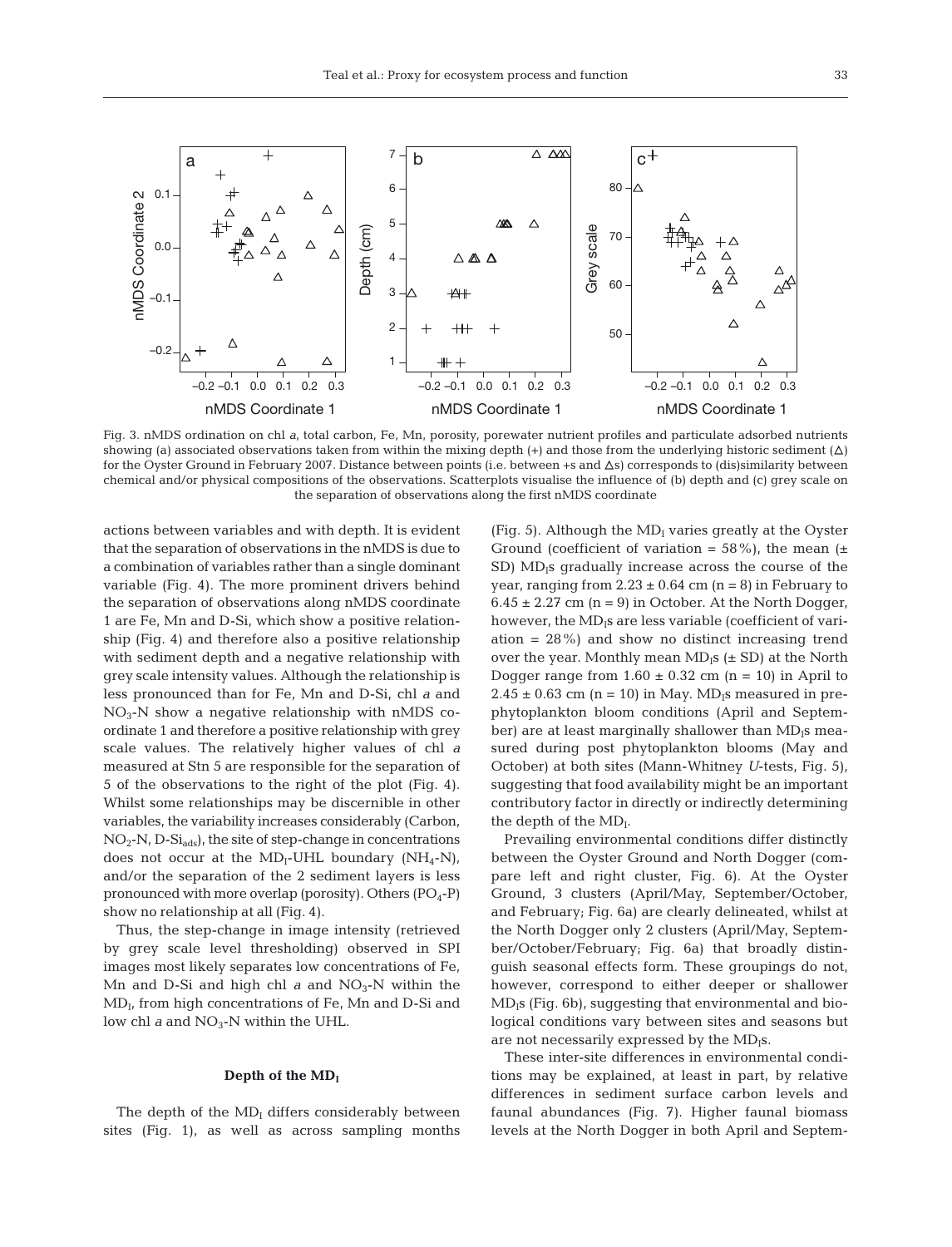

Fig. 4. nMDS ordination on chl *a*, total carbon, Fe, Mn, porosity, porewater nutrient profiles and particulate adsorbed (ads) nutrients, showing the influence of each respective explanatory variable (individual panels) on the separation of observations along the first nMDS coordinate. Crosses denote observations from within the mixing depth, triangles those from the underlying historic sediment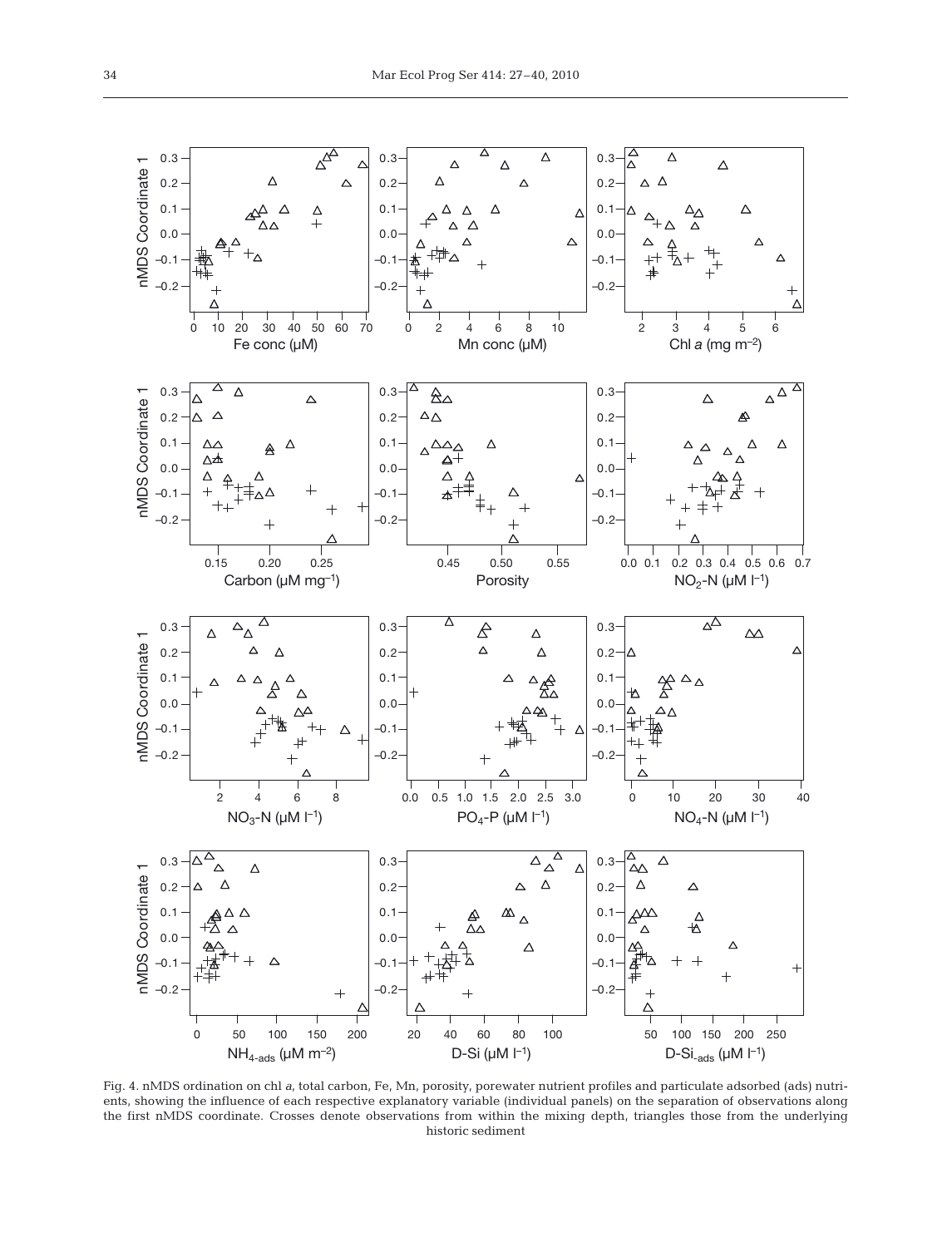

Fig. 5. Boxplot of the depth of MD<sub>I</sub>s for 5 mo (2, February; 4, April; 5, May; 9, September; and 10, October) at (a) the Oyster Ground and (b) North Dogger. Thick horizontal lines show the median value, horizontal box lines show upper and lower quartiles, dashed vertical lines show the spread, and circles indicate outliers. p-values indicate probability associated with a 2-tailed Mann-Whitney *U*-test. Variability in number of images (n) is shown along the *x*-axis and is due to the removal of poor quality images (e.g. penetration too shallow) from the analysis. A representative sediment profile image (SPI) converted to grey scale is shown for the Oyster Ground (c) and North Dogger (d) for each of the 5 sampling mo (left to right)

ber reflect the presence of the large individuals of the bivalve *Arctica islandica*, although these observations do not appear to have affected any of the other variables. The separation between spring months and autumn/winter months is consistent with a change in chl *a* levels (Fig. 7).

#### **DISCUSSION**

The distinction of the  $MD<sub>I</sub>$  from a UHL reflects 2 chemically distinct sediment layers that are associated with relative changes in the concentrations of dissolved Fe, Mn, D-Si, chl *a* and NO<sub>3</sub><sup>-</sup>. Although these 2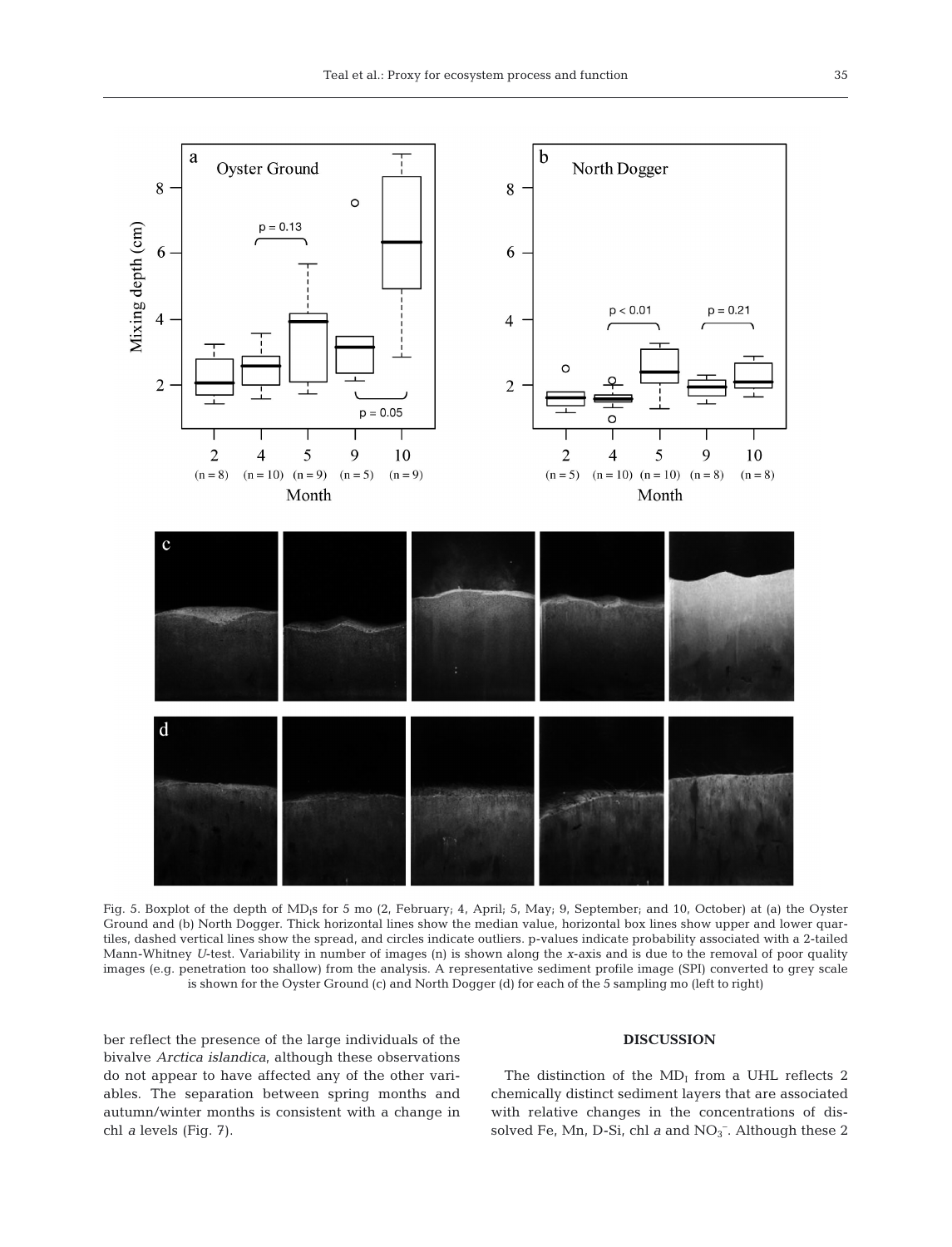

Fig. 6. nMDS ordination on surface chl *a* and carbon, oxygen penetration depth, porosity and faunal abundance and biomass showing associated (a) site (OG = Oyster Ground, ND = North Dogger) and season (month of observation). Distance between points corresponds to (dis)similarity between faunal parameters and environmental conditions between observations. Scatterplot (b) of mixing depth  $(MD<sub>1</sub>)$  against nMDS coordinate 1 shows the relationship between the separation of points and the MD<sub>I</sub>

layers of the sediment are shown to differ significantly in their chemical composition, the extent, or depth, of the higher reflective (light coloured) sediment on the surface cannot be directly related back to either faunal parameters or environmental influences alone. Instead, the depth of the  $MD<sub>I</sub>$  appears to reflect multiple processes that vary in time and space and is therefore highly context-dependent.

The changes observed in the chemical environment within the sediment profile are tightly coupled to well-known biogeochemical zonation patterns that reflect the sequential utilisation of electron acceptors for organic matter degradation (in order of decreasing energy yield,  $O_2$ ,  $NO_3^-$ , Mn and Fe oxides,  $SO_4^2$ <sup>-</sup>, and  $CO<sub>2</sub>$ ; Aller 1982). Thus, although changes in concentrations of variables with depth are to be expected, a key finding is the importance of the relative concentrations of Fe, Mn and  $NO<sub>3</sub>$ -N in separating the surface sediments  $(MD<sub>I</sub>)$  from the UHL. Unlike other reduction processes, the reduction of Fe and Mn oxides uses solid rather than dissolved electron acceptors. As Fe and Mn are released into the porewaters following reduction to a soluble form, their appearance in the UHL results from oxidation (Bull & Williamson 2001, Teal et al. 2009), indicating, therefore, that the higher reflective regions of the sediment are sites where organic matter degradation (ecosystem function) is rapid and highly efficient (Schulz & Zabel 2006, Teal et al. 2009, but see Kristensen et al. 1995). Further, the existence of lower concentrations of  $NO<sub>3</sub>-N$  alongside elevated concentrations of  $NH<sub>4</sub>-N$ within the  $MD_{I}$ , relative to the UHL, suggests that denitrification is taking place within the  $MD<sub>I</sub>$  and, therefore, adds credence to this view.

Vertical biogeochemical zonation can explain observed patterns in Fe, Mn and  $NO<sub>3</sub>-N$ ; however, the relative change in chl *a* concentration across the  $MD_{I}$ -UHL boundary is derived from a separate process. Chl *a* integrates recent carbon input to the sediment surface, where it forms an important food source for benthic organisms (Josefson et al. 2002, Witte et al. 2003). The homogenous distribution of chl *a* throughout the  $MD_{I}$ , versus the more patchy distribution within the UHL, is an indication that the  $MD<sub>I</sub>$  corresponds to areas of maximal resource use and most intense infaunal mixing (Rhoads & Germano 1986). Sediment OC, on the other hand, is indicative of long term carbon accumulation within the sediment (Burdige 2007). The discrepancy between carbon and chl *a* indicates therefore that sediment colour, or the  $MD_{I_i}$  is more closely tied to recent inputs of carbon (food for benthic organisms) and associated mixing rather than incorporating longer term processes.

It should be noted here that the reflectivity of sediment, or sediment colour, rarely forms a linear vertical cline but rather a mosaic of distinct patches that reflect levels of microbial activity, the provision of electron acceptors, and the availability of organic matter within the sediment profile (Aller 1984, Bertics & Ziebis 2009). Utilising image analysis techniques, as in this study, provides an  $MD<sub>I</sub>$  based on the reflective area in an image divided by the width of the image. Consequently, any unevenness in the  $MD_I$ -UHL boundary or the occurrence patches of oxidised sediment situated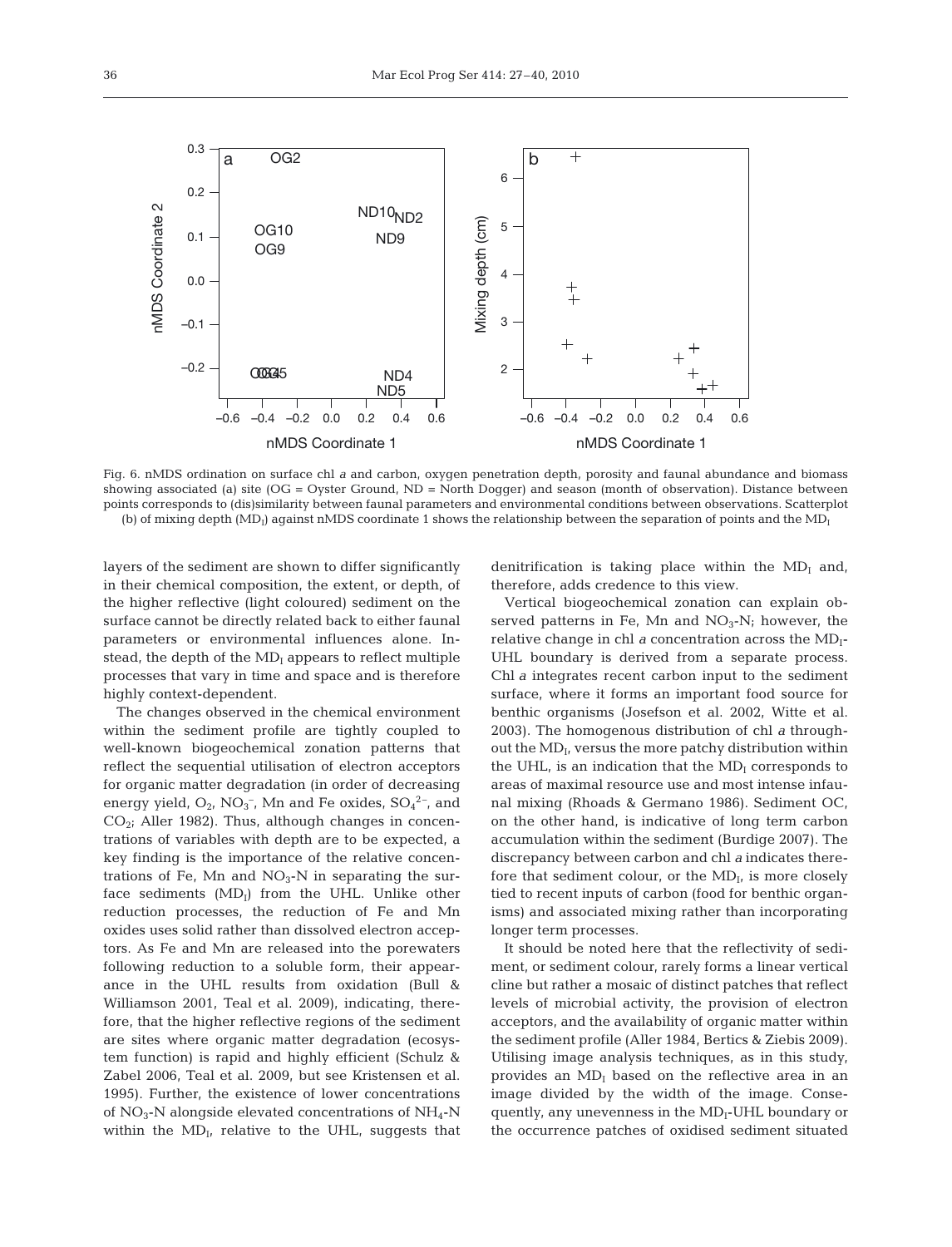![](_page_10_Figure_1.jpeg)

Fig. 7. nMDS ordination on surface chl *a* and carbon, oxygen penetration depth, porosity and faunal abundance and biomass showing associated relative values of each of the 6 explanatory variables denoted above each panel. Circle diameters represent relative values of the respective variable. Centrepoints of the circles denote individual observations and can be compared to the same observations shown in Fig. 6a

below the boundary is incorporated, such that the  $MD_I$ provides a true representation of reflective sediment throughout the image. Whilst this ensures a good estimate of the area capable of efficient organic matter degradation, profiles of sediment chemistry remain one-dimensional.

In terms of assessing benthic habitat quality, the results demonstrate that, for a representative temperate shelf sediment, reflective surface sediments represent regions of higher generic functional value. Although these conclusions validate the use of sediment profile image analysis as a means to separate sediment layers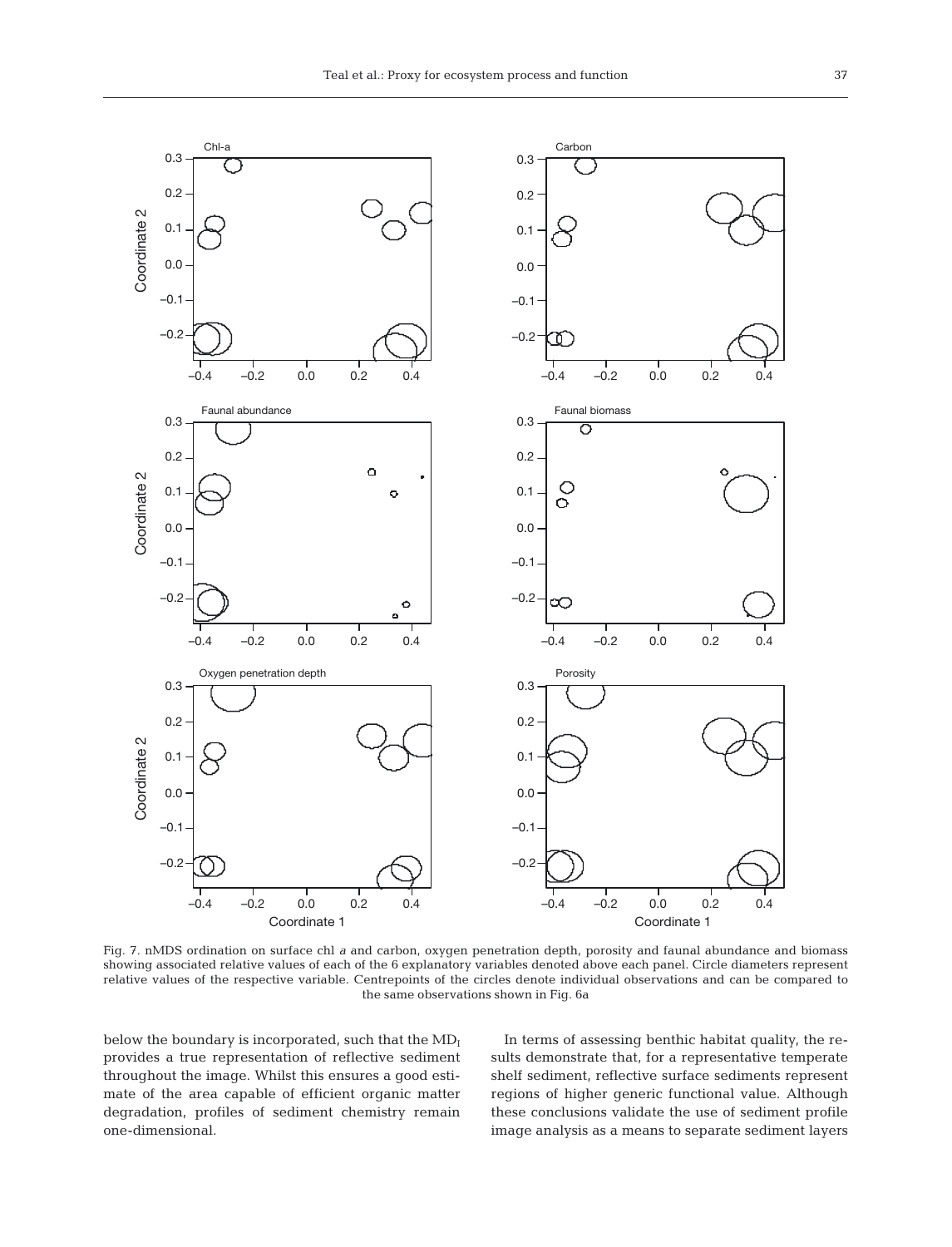according to function, it is still necessary to understand which factors influence the depth of the  $MD<sub>I</sub>$  if the  $MD<sub>I</sub>$ is to be used as a proxy for habitat quality. It is evident here that numerous variables drive the depth of the  $MD<sub>I</sub>$  and that inferring causation between the extent of the  $MD<sub>I</sub>$  and such variables is complex. The seasonal comparisons across the 2 sites show that neither faunal abundance nor biomass are necessarily major determinants of the depth of  $MD<sub>I</sub>$ . Whilst it is intuitive that these 2 factors should influence both faunal mixing intensities as well as depths of mixing, they will also vary depending on population biomass (e.g. Duport et al. 2006), vertical community distribution (e.g. Gérino et al. 1999), community composition (e.g. Duport et al. 2007), environmental factors (e.g. Orvain & Sauriau 2002, Reiss & Kröncke 2005), resource availability (e.g. Nogaro et al. 2008), functional richness (e.g. Mermollid-Blondin et al. 2004) and/or species diversity (e.g. Ieno et al. 2006). Importantly, however, interactions between environmental conditions and species composition mediate faunal influence on the  $MD<sub>I</sub>$  to such an extent that specific driving variables or the relative contributions of these different parameters to the  $MD<sub>I</sub>$ (e.g. Godbold & Solan 2009) are unable to be identified in this study.

Interestingly, this can also explain some of the discrepancy observed between image (colour or grey scale) derived mixing depths  $(MD<sub>I</sub>)$  and tracer derived mixing depths found elsewhere (for review, see Teal et al. 2008), as particulate tracers emphasise particle movement alone and are therefore directly linked to faunal activity and behaviour. Colour (or grey scale) profiles, on the other hand, integrate a range of processes, including carbon input (chl *a)*, nutrient  $(NO<sub>3</sub>-N)$  and trace metal cycling (Fe and Mn), which are further influenced by the environment, as well as biotic processes such as infaunal bioturbation (Thamdrup et al. 1994). The extent of the  $MD<sub>I</sub>$  is thus context-dependent (e.g. seasonal, Green et al. 2004) and site-specific and can be influenced by physical mixing (e.g. Yingst & Aller 1982, Dellapenna et al. 1998), making it fundamentally different from tracer derived mixing depths. Attempts to relate the  $MD<sub>I</sub>$  directly to benthic community measures alone are therefore unlikely to be satisfactory, even when patterns are highly correlated. Benthic indices making use of image derived mixing depths (previously called aRPD or BMD, e.g. Benthic habitat quality index, Nilsson & Rosenberg 1997; Organism-sediment index, Valente et al. 1992) are widely used, but index values are usually reported without consideration of the full context under which the measurements were taken (Diaz et al. 2003) and are interpreted using phenomenological paradigms of ecological succession.

If we are to use the  $MD<sub>I</sub>$  as a proxy for benthic function in benthic habitat quality assessments, then the context-dependent processes which shape the biological and physical properties of the sediment must be taken into account and the relative roles of the principal influential variables established. It remains an open empirical question as to how each component contributes to different levels of ecosystem functioning, whether they interact in an additive manner or otherwise (Folt et al. 1999) and how the determinants of the  $MD<sub>I</sub>$  may change in light of current environmental change, biodiversity loss, as well as habitat loss and/or fragmentation. As these processes contribute to the perceived 'health' of marine benthic systems, caution needs to be exercised when making assessments and recommendations about how the quality of the seabed should be managed in support of living resources over longer time scales.

*Acknowledgements.* We gratefully acknowledge all crew and scientists of the RV 'Endeavour' (CEFAS) for their assistance and collaboration during the 2007 MEC cruise series. We thank K. Warr, L. Bristow, and E. Neubacher (CEFAS, Lowestoft) for their assistance in collating data included in this paper, and H. Bates (CEFAS Burnham) for assistance in faunal identification. We are further grateful to G. Fones and S. Tierney (for DET and ICP-MS) from the University of Portsmouth, and A. Holford (for image analysis macros) and A. Douglas (for statistical advice) from the University of Aberdeen and B. Quiroz (for providing the map) from Station Marine de Wimereux. This work was supported by a University of Aberdeen 6th century studentship (awarded to L.R.T.) and CEFAS, Lowestoft (DP204). Funding of ship time was obtained through Defra MEC (E3205).

#### LITERATURE CITED

- Aller RC (1982) The effects of macrobenthos on chemical properties of marine sediments and overlying water. In: Call PL, Tevesz MJS (eds) Animal-sediment relations, the biogenic alteration of sediments. Plenum Press, New York, NY, p 53–102
- ► Aller RC (1984) The importance of relict burrow structures and burrow irrigation in controlling sedimentary solute distributions. Geochim Cosmochim Acta 48:1929–1934
- ▶ Bertics VJ, Ziebis W (2009) Biodiversity of benthic microbial communities in bioturbated coastal sediments is controlled by geochemical microniches. ISME J 3:1269–1285 Bottjer DJ, Hagadorn JW, Dornbos SQ (2000) The Cambrian
- substrate revolution. GSA Today 10:1–7 ▶ Boudreau BP (1998) Mean mixed depth of sediments: the wherefore and the why. Limnol Oceanogr 43:524–526
- ► Bull DC, Williamson RB (2001) Prediction of principal metalbinding solid phases in estuarine sediments from color image analysis. Environ Sci Technol 35:1658–1662
- ▶ Burdige DJ (2007) Preservation of organic matter in marine sediments: controls, mechanisms, and an imbalance in sediment organic carbon budgets? Chem Rev 107: 467–485
- ► Carpenter R, Peterson MZ, Bennett JT (1985)<sup>210</sup>Pb-derived sediment accumulation and mixing rates for the greater Puget Sound region. Mar Geol 64:291–312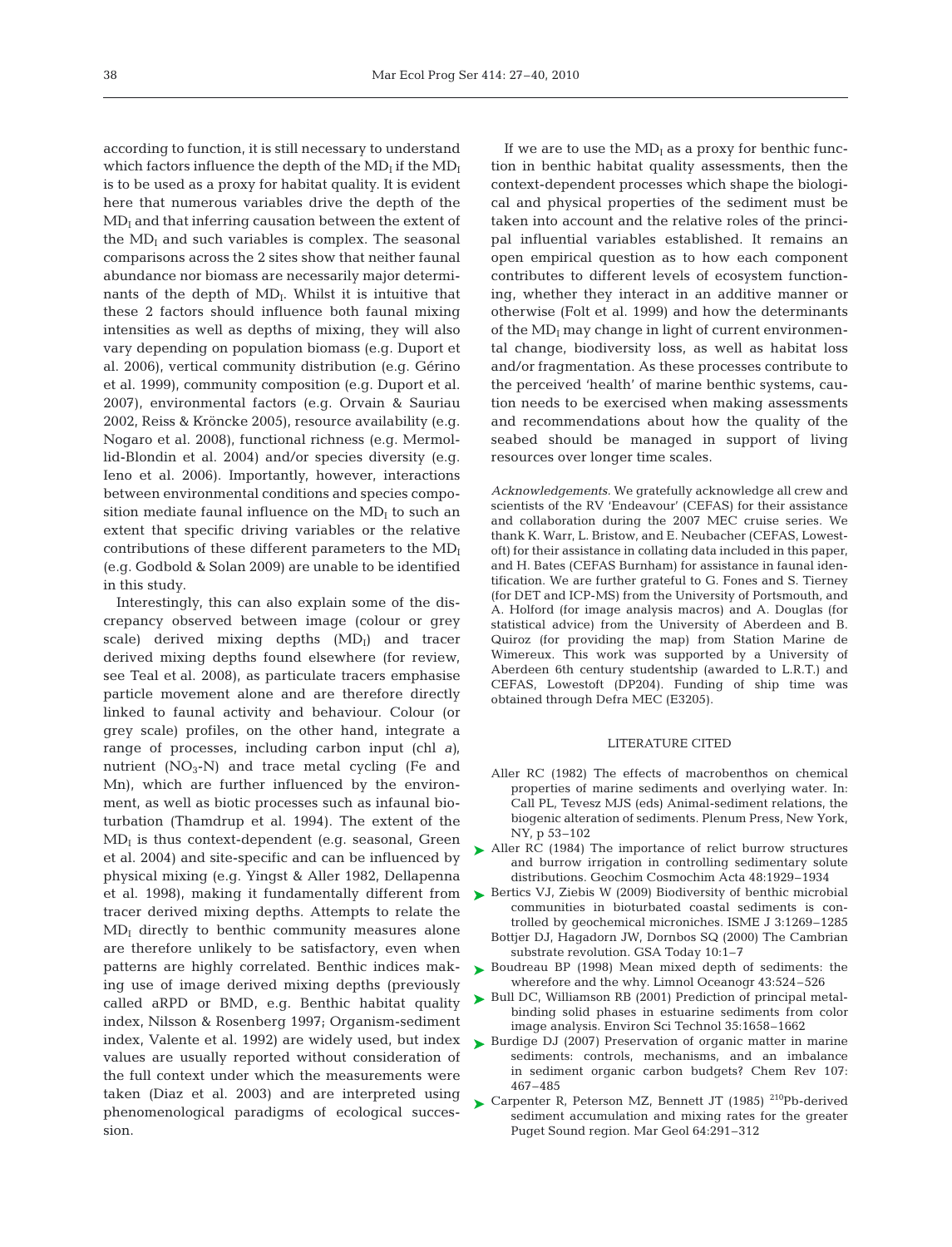- ► Clarke KR, Warwick RM (1994) Similarity-based testing for ► Guinasso NL, Shink DR (1975) Quantitative estimates of biocommunity pattern: the two-way layout with no replication. Mar Biol 118:167–176
	- Clarke KR, Warwick RM (2001) Change in marine communities: an approach to statistical analysis and interpretation, 2nd edn (revised). PRIMER–E, Plymouth, UK
- ► Davison W, Zhang H, Grime GW (1994) Performance characteristics of gel probes used for measuring the chemistry of pore waters. Environ Sci Technol 28:1623–1632
	- Davison W, Fones GR, Harper M, Teasdale P, Zhang H (2000) Dialysis, DET and DGT: in situ diffusional techniques for studying water, sediments and soils. In: Buffle J, Horvai G (eds) In situ monitoring of aquatic systems: chemical analysis and speciation. IUPAC. Wiley, New York, NY, p 496–569
- Dellapenna TM, Kuehl SA, Schaffner LC (1998) Sea-bed mix-➤ ing and particle residence times in biologically and physically dominated estuarine systems: a comparison of lower Chesapeake Bay and the York River Subestuary. Estuar Coast Shelf Sci 46:777–795
- ► Diaz RJ (2004) Biological and physical processes structuring deep-sea surface sediments in the Scotia and Weddell Seas, Antarctica. Deep-Sea Res II 51:1515–1532
- ► Diaz RJ, Trefry JH (2006) Comparison of sediment profile image data with profiles of oxygen and Eh from sediment cores. J Mar Syst 62:164–172
- ► Diaz RJ, Cutter GR, Dauer DM (2003) A comparison of two methods for estimating the status of benthic habitat quality in the Virginia Chesapeake Bay. J Exp Mar Biol Ecol 285–286:371–381
- Diaz RJ, Solan M, Valente RM (2004) A review of approaches ➤ for classifying benthic habitats and evaluating habitat quality. J Environ Manag 73:165–181
- ► Duport E, Stora G, Tramblay P, Gilbert F (2006) Effects of population density on the sediment mixing induced by the gallery-diffusor *Hediste* (*Nereis*) *diversicolor* O.F. Müller, 1776. J Exp Mar Biol Ecol 336:33–41
- ► Duport E, Gilbert F, Poggiale J-C, Dedieu K, Rabouille C, Stora G (2007) Benthic macrofauna and sediment reworking quantification in contrasted environments in the Thau Lagoon. Estuar Coast Shelf Sci 72:522–533
	- Fenchel T (1969) The ecology of marine microbenthos IV. Structure and function of the benthic ecosystem, its chemical and physical factors and the microfauna communities with special reference to the ciliated protozoa. Ophelia 6:1–182
- ► Folt CL, Chen CY, Moore MV, Burnaford J (1999) Synergism and antagonism among multiple stressors. Limnol Oceanogr 44:864–877
- ► Fones GR, Davison W, Holby O, Jorgensen BB, Thamdrup B (2001) High-resolution metal gradients measured by in situ DGT/DET deployment in Black Sea sediments using an autonomous benthic lander. Limnol Oceanogr 46: 982–988
- ► Gehling JG (1999) Microbial mats in terminal Proterozoic siliciclastics: Ediacaran death masks. Palaios 14:40–57
- ► Gérino M, Stora G, Weber O (1999) Evidence of bioturbation in the Cap-Ferret Canyon in the deep northeastern Atlantic. Deep-Sea Res II 46:2289–2307
- ► Godbold JA, Solan M (2009) Relative importance of biodiversity and the abiotic environment in mediating an ecosystem process. Mar Ecol Prog Ser 396:273–282
- ► Gower JC (1971) A general coefficient of similarity and some of its properties. Biometrics 27:857–871
	- Green MA, Gulnik JD, Dowse N, Chapman P (2004) Spatiotemporal patterns of carbon remineralisation and bioirrigation in sediments of Casco Bay Estuary, Gulf of Maine. Limnol Oceanogr 49(2):396–407
- logical mixing rates in abyssal sediments. J Geophys Res 80:3032–3043
- ► Ieno EN, Solan M, Batty P, Pierce GJ (2006) How biodiversity affects ecosystem functioning: roles of infaunal species richness, identity and density in the marine benthos. Mar Ecol Prog Ser 311:263–271
	- Johnson RG (1972) Conceptual models of benthic marine communities. In: Schopf TJM (ed) Models in paleobiology. Freeman, San Francisco, CA, p 148–156
- ► Josefson AB, Forbes TL, Rosenberg R (2002) Fate of phytodetritus in marine sediments: functional importance of macrofaunal community. Mar Ecol Prog Ser 230:71–85
- ► Kristensen E, Ahmed AI, Devol AH (1995) Aerobic and anaerobic decomposition of organic matter in marine sediment: Which is fastest? Limnol Oceanogr 40:1430–1437
	- Lecroart P, Schmidt S, Anschutz P, Jouanneau JM (2007) Modeling sensitivity of biodiffusion coefficient to seasonal bioturbation. J Mar Res 65:417–440
	- Legendre P, Legendre L (1998) Numerical ecology. Elsevier Scientific Publishing, Amsterdam
- $\blacktriangleright$  Lyle M (1983) The brown-green color transition in marine sediments: a marker of the Fe(III)–Fe(II) redox boundary. Limnol Oceanogr 28:1026–1033
- ► Martin RE, Quigg A, Pdkovyrov V (2008) Marine biodiversifi cation in response to evolving phytoplankton stoichiometry. Palaeogeogr Palaeoclimatol Palaeoecol 258:277–291
- ▶ McIlroy D, Logan GA (1999) The impact of bioturbation on infaunal ecology and evolution during the Proterozoic-Cambrian transition. Palaios 14:58–72
- ► Mermillod-Blondin F, Rosenberg R, François-Carcaillet F, Norling K, Mauclaire L (2004) Influence of bioturbation by three benthic infaunal species on microbial communities and biogeochemical processes in marine sediment. Aquat Microb Ecol 36:271–284
- ▶ Nilsson HC, Rosenberg R (1997) Benthic habitat quality assessment of an oxygen stressed fjord by surface and sediment profile images. J Mar Syst 11:249–264
- ► Nogaro G, Charles F, Brage de Mendonça J Jr, Mermillod-Blondin F, Stora G, François-Carcaillet F (2008) Food supply impacts sediment reworking by *Nereis diversicolor.* Hydrobiologia 598:403–408
	- Oksanen J, Kindt R, Legendre P, O'Hara B and others (2008) vegan: Community Ecology Package. Available: www. stats.bris.ac.uk/R/.
- ▶ Orvain F, Sauriau PG (2002) Environmental and behavioural factors affecting activity in the intertidal gastropod *Hydrobia ulvae.* J Exp Mar Biol Ecol 272:191–216
	- Pearson TH, Rosenberg R (1978) Macrobenthic succession in relation to organic enrichment and pollution of the marine environment. Oceanogr Mar Biol Annu Rev 16:229–311
	- R Development Core Team (2008) R: a language and environment for statistical computing. Vienna R Foundation for Statistical Computing. Available: www.r-project.org
- ▶ Reiss H, Kröncke I (2005) Seasonal variability of infaunal community structures in three areas of the North Sea under different environmental conditions. Estuar Coast Shelf Sci 65:253–274
	- Revsbech NP, Jørgensen BB, Blackburn TH (1979) Oxygen in the sea bottom measured with a microelectrode. Science 207:1355–1356
- ▶ Rhoads DC, Cande S (1971) Sediment profile camera for in situ study of organism-sediment relations. Limnol Oceanogr 16:110–114
- ▶ Rhoads DC, Germano JD (1986) Interpreting long-term changes in benthic community structure: a new protocol. Hydrobiologia 142:291–308